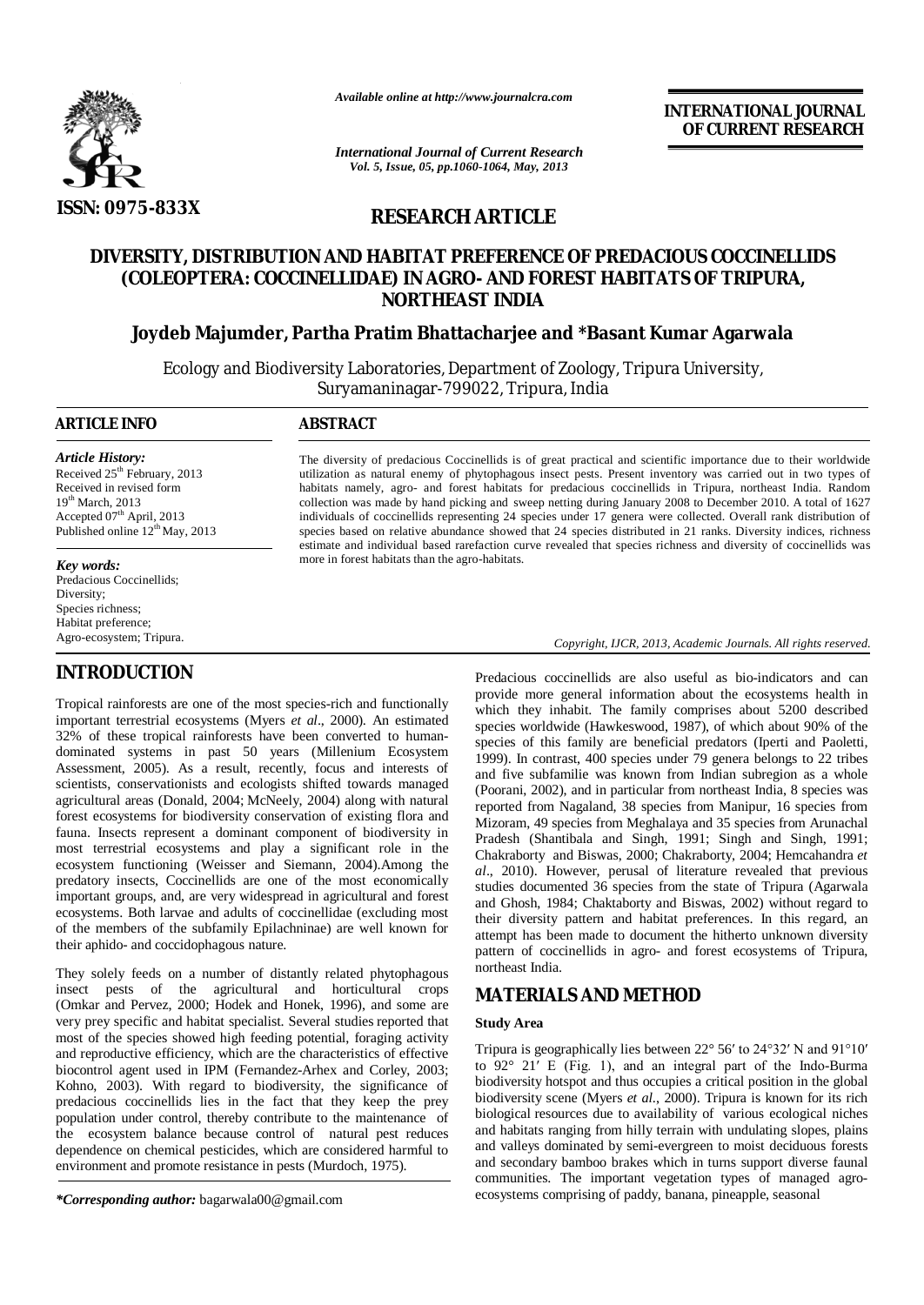#### **Table 1. Geo-coordinate position and vegetation characteristics of the study sites [agro- (A) and forest (F)] of Tripura**

| Study site        | Geographical position  | Altitude (m) asl. | Vegetation structure and anthropogenic disturbance                                                                                               |
|-------------------|------------------------|-------------------|--------------------------------------------------------------------------------------------------------------------------------------------------|
| Debbari (F)       | N 23°32.053'           | 35 <sub>m</sub>   | Dominated by mature secondary moist deciduous riparian woody forests along with                                                                  |
|                   | E 91°36.598'           |                   | several bamboo species, flowering herbs and shrubs. Presence of moderate sign of                                                                 |
|                   |                        |                   | anthropogenic pressures is evident.                                                                                                              |
| Baramura (F)      | $N 24^{\circ}4.05'$    | $462 \text{ m}$   | Dominated by vascular woody plants and bamboos representing secondary mixed-moist                                                                |
|                   | E 91°44.39'            |                   | deciduous forests. Plantation of <i>Tectona grandis</i> L. trees along road sides and citrus plant                                               |
|                   |                        |                   | in the valley were also found. Anthropogenic pressures are moderate.                                                                             |
| Saikabari (F)     | N $24^{\circ}6.45'$    | $368 \text{ m}$   | Mature mixed moist deciduous secondary forests. Logging, shifting cultivation, bamboo                                                            |
|                   | $E91^{\circ}53.15'$    |                   | extraction, grazing by domestic cattle is found to be frequent.                                                                                  |
| Jampuihills $(F)$ | N 23°48.645'           | 837 m             | Semi-evergreen moist forests along with under storey herb, shrub, epiphytes, orchids and                                                         |
|                   | E 92°15.682'           |                   | bamboo of different kinds. Most of the forests are now fragmented due to shifting                                                                |
|                   |                        |                   | cultivation by ethnic tribes.                                                                                                                    |
| Bagabasa (A)      | N 23°45.652'           | 766 m             | Agricultural area surrounded by patches of fragmented secondary forests. Paddy is the                                                            |
|                   | E 91°15.958'           |                   | dominant crop and other seasonal crops and vegetables are also cultivated. Excessive use                                                         |
|                   |                        |                   | of chemical fertilizers and pesticides are the major threats.                                                                                    |
| Shanmura (A)      | N 23°50.54'            | 12 <sub>m</sub>   | Intensively managed agricultural area dominated by paddy and other seasonal crops and                                                            |
|                   | $E 91^{\circ}15.08'$   |                   | vegetables with patches of natural vegetation.                                                                                                   |
| Halhali (A)       | $N$ 24 $\degree$ 6.18' | 78 m              | Agricultural area mostly dominated by paddy, seasonal vegetables, and patches of                                                                 |
|                   | E 91°49.16'            |                   | <i>Tectona grandis</i> and <i>Hevea brasiliensis</i> plantations. Use of chemical pesticides, fertilizers<br>and soil erosion are major threats. |
| Kailasahar (A)    | N 24°15.57'            | 34 m              | Managed agricultural land dominated by seasonal crops. Patches of herbs and shrubs at                                                            |
|                   | E 91°57.49'            |                   | the periphery of agro-ecosystem are also present. Few patches of afforested Tectona                                                              |
|                   |                        |                   | grandis and Areca catechu plants are other features.                                                                                             |

|  |  | Table 2. List of coccinellid species recorded in agro- and forest ecosystems of Tripura |  |  |
|--|--|-----------------------------------------------------------------------------------------|--|--|
|  |  |                                                                                         |  |  |

|                                                                                                        |      | No. of specimens collected in ecosystems |                        |              |  |
|--------------------------------------------------------------------------------------------------------|------|------------------------------------------|------------------------|--------------|--|
| Zoological name                                                                                        | Agro | Forest                                   | Relative abundance (%) | Species rank |  |
| Micraspis discolor (F.)                                                                                | 203  | 196                                      | 24.52                  |              |  |
| Cheilomenes sexmaculatus (F.)                                                                          | 193  | 102                                      | 18.13                  | 2            |  |
| Coccinella transeversalis F.                                                                           | 89   | 106                                      | 11.99                  | 3            |  |
| Coccinella septempunctata L.                                                                           | 80   | 73                                       | 9.40                   |              |  |
| Scymnus latemaculatus Motschulsky *                                                                    | 66   | 43                                       | 6.70                   | 5            |  |
| Anisolemnia dilatata (F.) +                                                                            | 0    | 76                                       | 4.67                   | 6            |  |
| Scymnus sp.                                                                                            | 30   | 38                                       | 4.18                   |              |  |
| Harmonia octomaculata (F.) *                                                                           | 24   | 22                                       | 2.83                   | 8            |  |
| Brumoides suturalis (F.)                                                                               | 45   | 0                                        | 2.77                   | 9            |  |
| Synonycha grandis (Thunberg) *                                                                         | 27   | 11                                       | 2.34                   | 10           |  |
| Micraspis univittata (Hope) *                                                                          | 32   | 2                                        | 2.09                   | 11           |  |
| Chilochorous nigrita (F.)                                                                              | 28   | 0                                        | 1.72                   | 12           |  |
| Cryptogonus quadriguttatus (Weise) *                                                                   | 25   | 2                                        | 1.66                   | 13           |  |
| Chilochorous circumdatus Schonherr *                                                                   | 6    | 17                                       | 1.41                   | 14           |  |
| Coelophora saucia (Mulsant) <sup>+</sup>                                                               | 0    | 19                                       | 1.17                   | 15           |  |
| Cryptogonus postmedialis Kapur *                                                                       | 4    | 13                                       | 1.04                   | 16           |  |
| Oenopia kyrbyi Mulsant * *                                                                             | 0    | 17                                       | 1.04                   | 16           |  |
| Coelophora bisellata Mulsant                                                                           |      |                                          | 0.68                   | 17           |  |
| Cryptolaemus montrouzieri Mulsant *                                                                    | 3    | 3                                        | 0.37                   | 18           |  |
| Pseudaspidimerus sp. <sup>+</sup>                                                                      | 0    | 6                                        | 0.37                   | 18           |  |
| Harmonia dimidiata (F.) *                                                                              | 5    |                                          | 0.31                   | 19           |  |
| Harmonia sedecimnotata (F.) $*$ <sup>+</sup>                                                           | 0    |                                          | 0.25                   | 20           |  |
| Illeis sp.                                                                                             | 3    |                                          | 0.18                   | 21           |  |
| Rodolia sp. $*$ <sup>+</sup><br>Cruigh al-dan ataan Sunari na aand finang tha atata . I Fanaat babitat |      | A and Indiana                            | 0.18                   | 21           |  |

Symbol denotes: \* new record from the state, + Forest habitat, - Agro-habitat

**Table 3. Diversity parameters and species richness estimates values of predatory coccinellids in agro- and forest ecosystems**

| Habitat          | Shannon diversity<br>(Hs) | Simpson's dominance<br>(Dm) | Pilou evenness | Chao $\angle$ | Observed species richness | *Sampling<br>completeness (%) |
|------------------|---------------------------|-----------------------------|----------------|---------------|---------------------------|-------------------------------|
| Agro-ecosystem   | 2.30                      | 0.14                        | $_{0.80}$      | 20            |                           | 90                            |
| Forest ecosystem | 2.33                      | 0.13                        | $_{0.78}$      | 28            | 20                        |                               |
| Overall          | 2.43                      | 0.13                        | 0.77           | $\sim$<br>-   | 24                        | 89                            |

\*Sampling completeness = [(Observed species no.**/**Estimated species no.) **x** 100]

vegetables and plantation crops such as arecanut, coconut, rubber etc. To some extent orange orchards, Parkia javanica Lam. and coffee plantations are also present in hilly parts of the state. It shares about 0.3% of the total geographical area of the country. Tropical climatic conditions prevail in Tripura with the annual rainfall of about 2100 mm due to southwest monsoon. Temperature ranges between  $10^{\circ}$ C to 36°C, with altitudes varying from 15 to 850 m above sea level.

#### **Field Study**

Present inventory was carried out in two major types of habitats namely, agro- and forest ecosystems for predacious coccinellids

during January 2008 to December 2010. Of the habitats, four locations namely, Debbari, Baramura, Saikabari, Jampuihills are forested habitats and Bagabasa, Shanmura, Halhali, Kailasahar are agriculture dominated areas (Table 1). The degree of anthropogenic pressure is distinct among the eight study sites. Collections of insects were made randomly by hand picking and sweep netting, once in a month at each study sites. Collected specimens from each study sites were treated separately and preserved manually in Ecology and Biodiversity laboratories of Tripura University. Most of the collected specimens were identified up to species level and few of the specimens are identified up to genera level with the help of available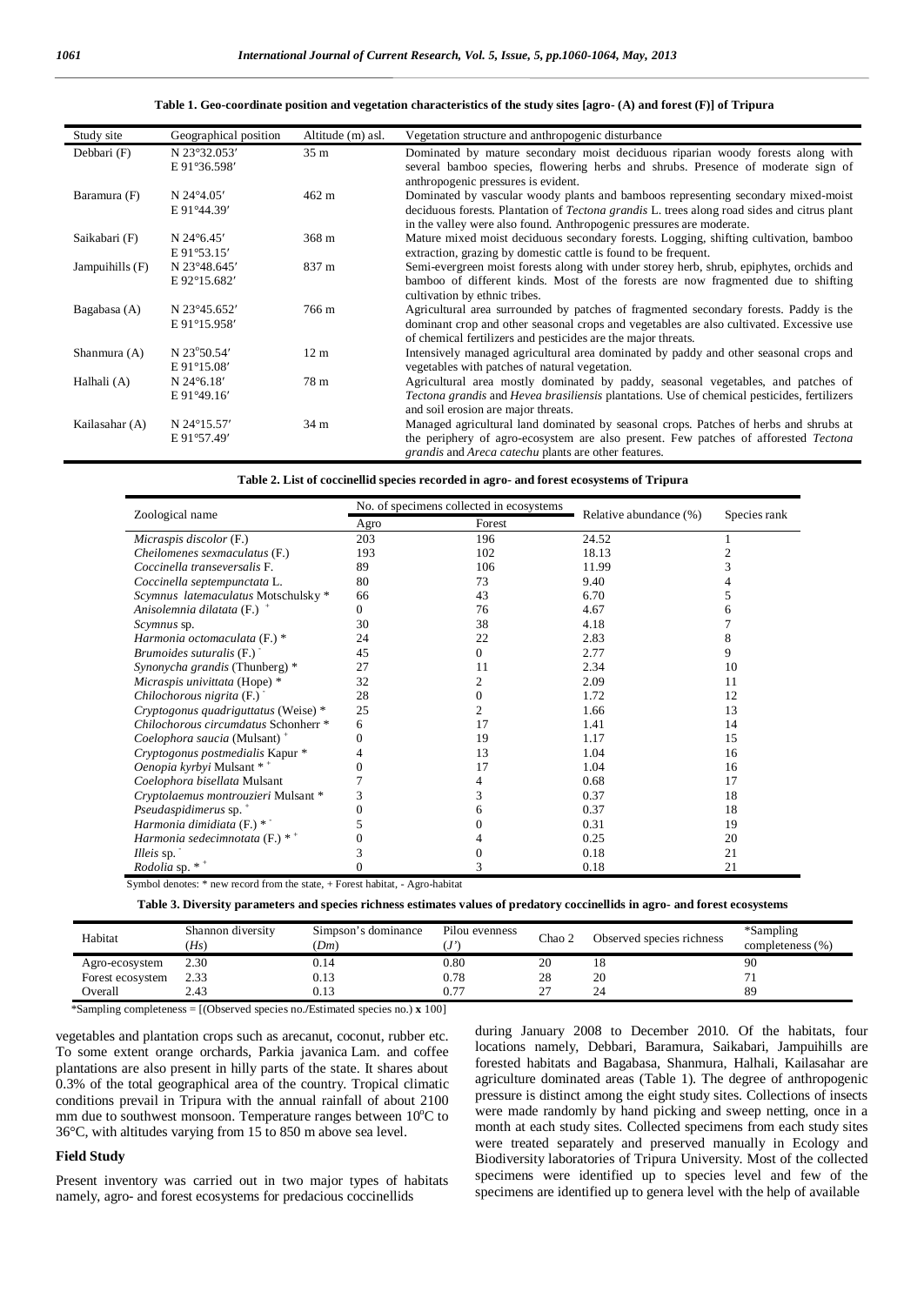

**Figure 1. Map of Tripura showing study sites**

keys (Omkar and Bind, 1993, 1995, 1996; Omkar and Pervez, 1999; Poorani, 2002). vegetables and plantation crops such as arecanut, coconut, rubber etc. To some extent orange orchards, Parkia javanica Lam. and coffee plantations are also present in hilly parts of the state. It shares about 0.3% of the total geographical area of the country. Tropical climatic conditions prevail in Tripura with the annual rainfall of about 2100 mm due to southwest monsoon. Temperature ranges between  $10^{\circ}$ C to  $36^{\circ}$ C, with altitudes varying from 15 to 850 m above sea level.

#### **Field Study**

Present inventory was carried out in two major types of habitats namely, agro- and forest ecosystems for predacious coccinellids during January 2008 to December 2010. Of the habitats, four locations namely, Debbari, Baramura, Saikabari, Jampuihills are forested habitats and Bagabasa, Shanmura, Halhali, Kailasahar are agriculture dominated areas (Table 1). The degree of anthropogenic pressure is distinct among the eight study sites. Collections of insects were made randomly by hand picking and sweep netting, once in a month at each study sites. Collected specimens from each study sites were treated separately and preserved manually in Ecology and Biodiversity laboratories of Tripura University. Most of the collected specimens were identified up to species level and few of the specimens are identified up to genera level with the help of available keys (Omkar and Bind, 1993, 1995, 1996; Omkar and Pervez, 1999; Poorani, 2002).

#### **Data Analysis**

Raw data of this study was subjected to statistical analysis to calculate overall Shannon diversity, Simpson's dominance and Pielou evenness index and also separately for agro- and forest ecosystems (Magurran, 1988). To compare the diversity of agro- and forest ecosystems statistically t-test analysis was performed. Species recorded in this study were ranked based on relative abundance of individual species. Second order Chao (Chao 2) species richness estimate was used to determine the expected number of species. Sampling completeness was calculated as ratio of observed species richness to the value of estimated species richness and expressed as percentage. Raw data of species richness counts of two years from agro- and forest sites were pooled to get rarefaction curves for comparison of estimated species richness between the major habitats. PAST version 2 (Hamer *et al*., 2001) was used to determine diversity indices and Biodiversity Pro version 2 (Lambshead *et al*., 1997) was used to determine rarefaction curves. Rank abundance diagram and

t-test analysis were performed by Origin version 5 (Micrococal Software, Inc.).

## **RESULTS AND DISCUSSION**

### **Diversity pattern**

A total of 1627 individuals of predacious coccinellids belonging to 24 species under 17 genera were recorded from different agro- and forest habitats of Tripura state during the study period (Table 2, 3). The 24 species recorded in the present study can be compared satisfactorily with the 35 species recorded in another study at Arunachal Pradesh, northeast India (Hemchandra *et al*., 2010) that showed more or less similarity in habitats and climatic conditions. Of the 24 species recorded, 18 species (75.00%) and 20 species (83.33%) was collected from the agro- and forest habitats, respectively. Fourteen species (58.33%) was shared by both habitats and the similarity value is 0.62. High similarity value of predacious coccinellids fauna between these two habitat types indicates that most of the recorded species are generalist species, and, more or less evenly utilize prey species of both habitats. Out of 24 species, 10 species (41.67%) has been recorded from only a single habitat type, and hence, considered as unique species. Agro- and forest habitats contain four [*Brumoides suturalis* (F.), *Chilochorous nigrita* (F.), *Harmonia dimidiata* (F.), *Illeis* sp.) and six [*Anisolemnia dilatata* (F.), *Coelophora saucia*  (Mulsant), *Oenopia kyrbyi* Mulsant, Pseudaspidimerus sp., *H. sedecimnotata* (F.), *Rodolia* sp.] unique species, respectively. Habitatwise diversity analysis showed that forest ecosystem was more diverse in terms of coccinellids diversity (*Hs* = 2.33), dominance  $(Dm = 0.13)$  and evenness  $(J = 0.78)$  than agro- ecosystems  $(Hs = 2.30)$ , dominance  $(Dm = 0.14)$  and evenness  $(J' = 0.80)$ , respectively (Table 3). Results suggested that the more structural diversity in terms of vegetation in forested habitats might facilitate a definite set of micro habitats for a particular species, and hence, increases the number of unique species compare to managed agroecosystems. However, statistical analysis showed non-significant differences ( $t=$  0.62,  $p=$  0.53) between the coccinellids diversity of these two broad habitat types. Twelve species (50.00%) viz., *Scymnus latemaculatus* Motschulsky*, H. octomaculata* (F.), *H. dimidiata* (F.), *H. sedecimnotata* (F.), *Synonycha grandis* (Thunberg), *Micraspis univittata* (Hope), *Cryptogonus quadriguttatus* (Weise), *Chilochorous circumdatus* Schonherr, *Cryptogonus postmedialis* Kapur, *Oenopia kyrbyi* Mulsant, *Cryptolaemus montrouzieri* Mulsant and *Rodolia* sp. were recorded first time from the state (Table 2).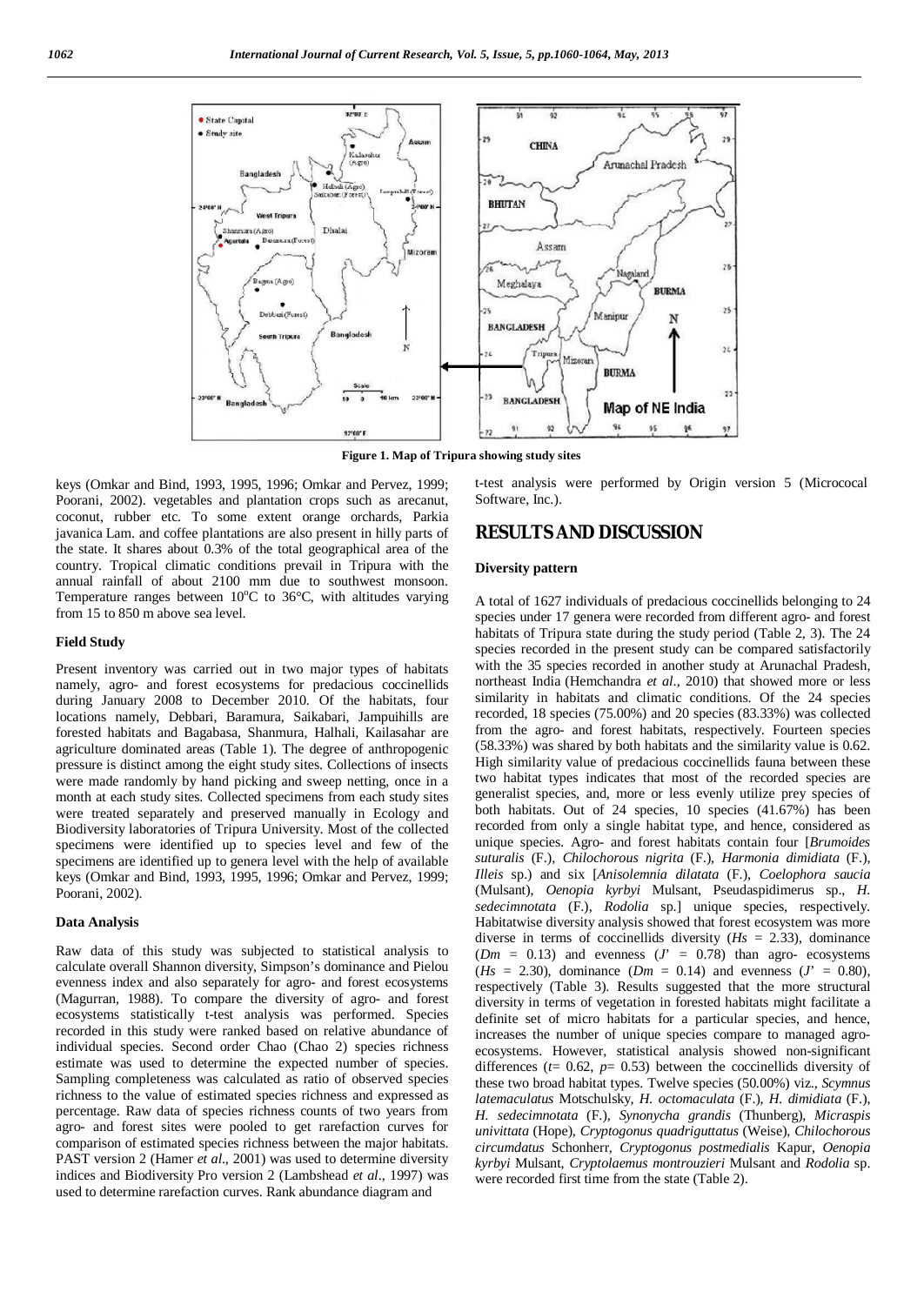## **Species ranking**

Overall ranking of 24 coccinellid species according to their relative abundance showed that these were distributed into 21 ranks. *Micraspis discolor* (F.), *Cheilomenes sexmaculatus* (F.) and *Coccinella transeversalis* F. showed maximum population and Coccinella transeversalis F. showed maximum population and occupied ranks 1, 2 and 3, respectively, having relative abundance of 24.52%, 18.13% and 11.99%, respectively. Next 14 species are ranked between 4 and 16 with abundance range of 9.40% to 1.04%, and they together accounted 43.02% of total abundance. Remaining 7 species are ranked between 17 and 21 and together accounted 2.34% of total abundance (Table 2; Fig. 2). High abundance of *Micraspis discolor* (F.), *Cheilomenes sexmaculatus* (F.) and *Coccinella transeversalis* F. is obvious because these species are generalist in their feeding habit and are known to maintain their population throughout the year (Agarwala and Ghosh, 1984; Agarwala and Yasuda, 2000; Omkar and Bind, 2004; Omkar and James, 2004).



**Figure 2. Rank abundance diagram showing distribution of predacious lady beetles in Tripura, northeast India**

#### **Richness estimates**

The incidence-based Chao 2 estimator provided the most reliable estimates of species richness in this study. Average value of estimation of species richness in the two habitats showed that expected species richness (27 species) is very close to the observed species richness (24 species). The sampling efficiency ranged from 71 % to 90 % between the habitats and showed an overall sampling completeness of 89 % (Table 3). However, Coddington *et al*. (1996) stated that estimates are indicator of species richness which could be an underestimate of the true total richness of the area. An individual based rarefaction curve is used for β-diversity study between studied habitats (Ramesh *et al*., 2010).



**Figure 3. Individual based rarefaction curve showing the estimated species richness of predacious coccinellids in agro- and forest habitat**

Rarefaction curves of the two habitat types showed quick rise at first and then level off. Nonetheless, rarefaction curve of forest habitat showed saturation of species richness at high individual abundance in comparison to agro-habitats. This in turn indicates that moderate to least disturbed forested ecosystems influenced coccinellids species richness which is evident from the more number of unique species recorded in the forest habitat compare to agro-habitats (Fig. 3)

#### **Conclusion**

This is the first quantitative assessment of predacious coccinellids in the state of Tripura, northeast India. According to the result 24 different species belonging to 17 genera was recorded in this study. Comparison of abundance, species richness and diversity indices between agro- and forest habitats revealed that coccinellid diversity and conservation potential was more in forest ecosystems than the intensively managed agro-ecosystems. Therefore, it can be suggested that forest habitats can act as important natural habitats of coccinellid predators, which may contribute to the occurrence of ladybird predators in agro-habitats. Moreover, six species occurred exclusively in forest habitats and four species in agro-habitats can be used as bioindicator species to evaluate the overall health of forest habitats in Tripura state in particular and northeast region as a hole.

#### **Acknowledgements**

Authors are thankful to ICAR, Govt. of India, New Delhi for financial assistance. We are indebted to Dr. V. V. Ramamurthy Principal Scientist, Division of Entomology, I.A.R.I., New Delhi for his guidance and suggestions during the study. We appreciate the helping hand of Dipankar Kishore Sinha.

## **REFERENCES**

- Agarwala, B.K. and Ghosh, A.K. 1984. A check list of Aphidoidea of India. Rec. Zool. Surv. Ind., Occ. Paper, 50: 71 pp.
- Agarwala, B.K. and Yasuda, H. 2000. Competitive ability of ladybird predators of aphids: a review of *Cheilomenes sexmaculata* (Fabr.) (Coleoptera: Coccinellidae) with a worldwide checklist of preys. J. Aphidol., 14: 1-20.
- Chakraborty, S.K. and Biswas, S. 2000. Insecta: Coleoptera: Coccinellidae. State Fauna Series 4: Fauna of Meghalaya. Zool. Surv. Ind., 5: 201-233.
- Chakraborty, S.K. and Biswas, S. 2002. Insecta: Coleoptera: Coccinellidae. State Fauna Series 7: Fauna of Tripura. Zool. Surv. Ind., 3: 115-137.
- Chakaraborty, S.K. 2004. Insecta: Coleoptera: Coccinellidae. State Fauna Seris 10: Fauna of Manipur. Zool. Surv. Ind., 10: 401- 419.
- Coddington, J.A., Young, L.H., Coyle, F.A. 1996. Estimating spider species richness in a southern Appalachian cove hardwood forest. J. Arachnol., 24: 111-128.
- Donald, P.F. 2004. Biodiversity impacts of some agricultural commodity production systems. Conserv. Biol. 18: 17-37.
- Fernández-Arhex, V. and Corley, J.C. 2003. The functional response of parasitoids and its implications for biological control. Biocontrol Sci. Technol., 13: 403-413.
- Hammer, O., Harper, D.A.T., Ryan, P.D. 2001. PAST: paleontological statistical software package for education and data analysis. Palaeontol. Electron., 4: 1.4.
- Hawkeswood, T. 1987. Beetles of Australia. Augus and Robertson, Sydney, Australia.
- Hemchandra, O., Kalita, J., Singh, T.K. 2010. Biodiversity of Aphidophagous Coccinellids and Their Role as Bioindicators in Agro-forest Ecosystem. The Bioscan, 1: 115-122.
- Hodek, I. and Honek, A. 1996. Ecology of Coccinellidae. Kluwer Academic Publishers, The Netherlands, 464 pp.